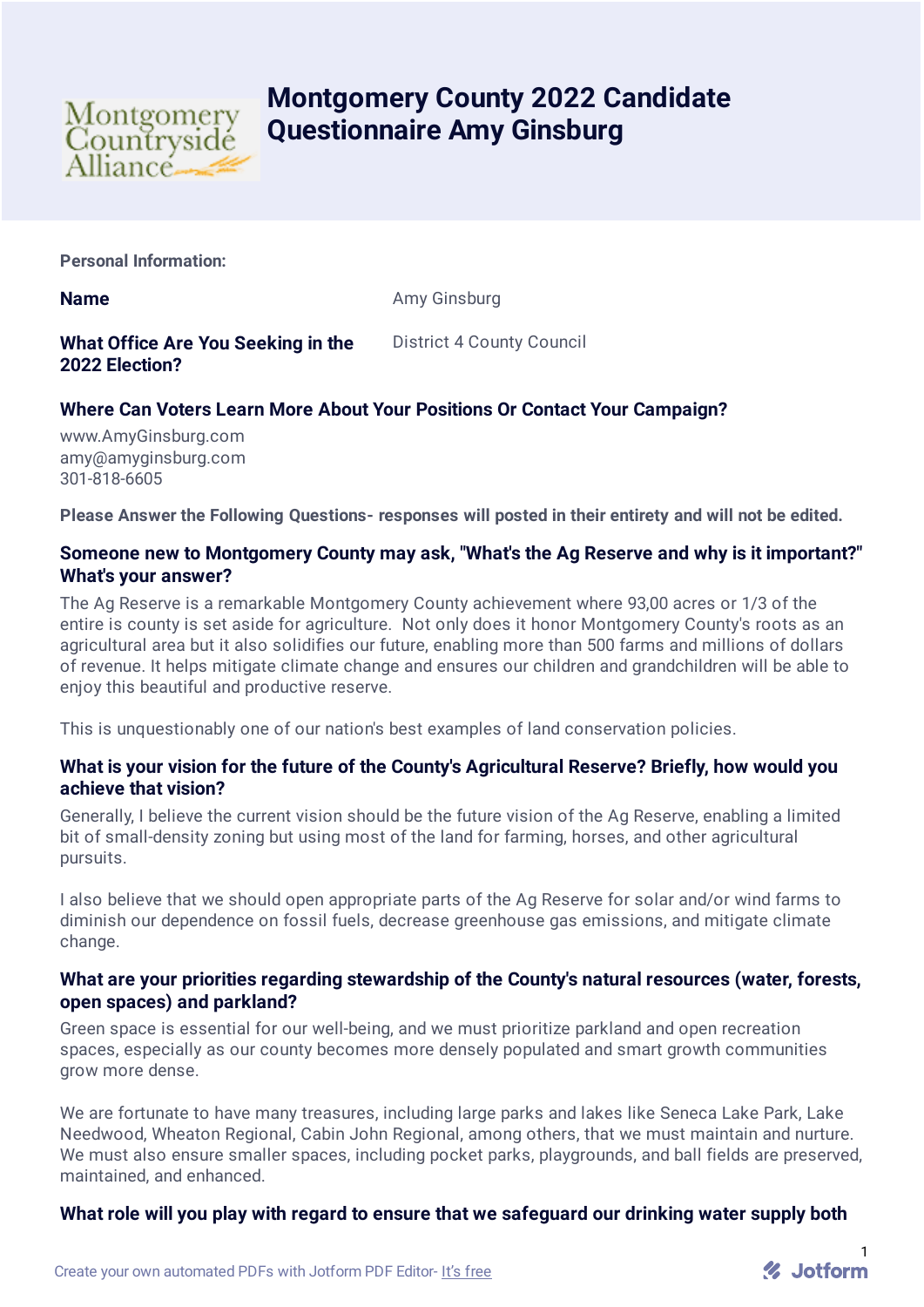### **surface and groundwater?**

Stormwater management grows every more important as climate change increases the intensity and duration of rainfall and storms. Smart growth development helps with stormwater management because the new development often replaces older development with no stormwater management.

We must fund the backlog of projects to refurbish and maintain our streams and lakes.

### **What are your top priorities to help the County address climate change? What role will the Ag Reserve play?**

The US EPA says that one of the most important action for local governments to take to mitigate climate change is to create and support smart growth, 15-minute communities, and I believe Montgomery County should do just that.

We also need to make sure we build, not just study, multi-modal transit projects so that walking, biking, busses, and trains are reliable and the easiest possible option, motivating people to get out of the cars.

The public and private sector should partner to install more EV charging stations, especially in lowerincome neighborhoods and in multi-family communities to encourage the switch to electric vehicles.

Finally, I'd like to create an all-county composting collection program so that we can remove 1/3 of our waste stream while creating compost to nurture our green spaces, farms, and gardens.

#### **What more can be done to support our local farm businesses and rural communities?**

Farm to table programs, farmers markets, and farm tours are terrific programs that enable Montgomery County farmers to sell their produce to local residents and nonprofits that feed food insecure families. We should support such programs.

Providing support to entrepreneurial farmers and new farmers, helping them to understand and succeed at navigating the myriad of regulations, is something I would like our county government to implement.

### **What are your regional transportation priorities? Do you support M83 and an additional Potomac bridge and outer beltway through the Reserve or adjacent rural zones?**

I do not support M83 nor an additional Potomac bridge and outer beltway.

#### **How should our County manage its solid waste? What role should incineration, composting and recycling play?**

I'd like to create an all-county composting collection program so that we can remove 1/3 of our waste stream while creating compost to nurture our green spaces, farms, and gardens. One should not have to live in a single-family home to compost.

We should close the incineration plant, especially if we are able to reduce our waste stream by onethird through composting.

### **What are your views on the general plan update "Thrive 2050," both the process and the draft now before the Council?**

Thrive 2050 is good for our environment and good for our quality of life. I truly believe that adding duplexes, or even triplexes, to our single-family communities will enhance our neighborhoods and enable our children and empty nesters find homes they can afford and love. Emphasizing multi-modal transit and smart growth communities is also good for both our environment and quality of life.

### **Do you believe that the way that local government branches, state entities, and the public currently interact can be improved? If so, what steps would you take?**

The county council/executive and the state delegate/senators should work more closely on setting policy goals and achieving those goals. Too often they are not coordinated or even worse, at cross